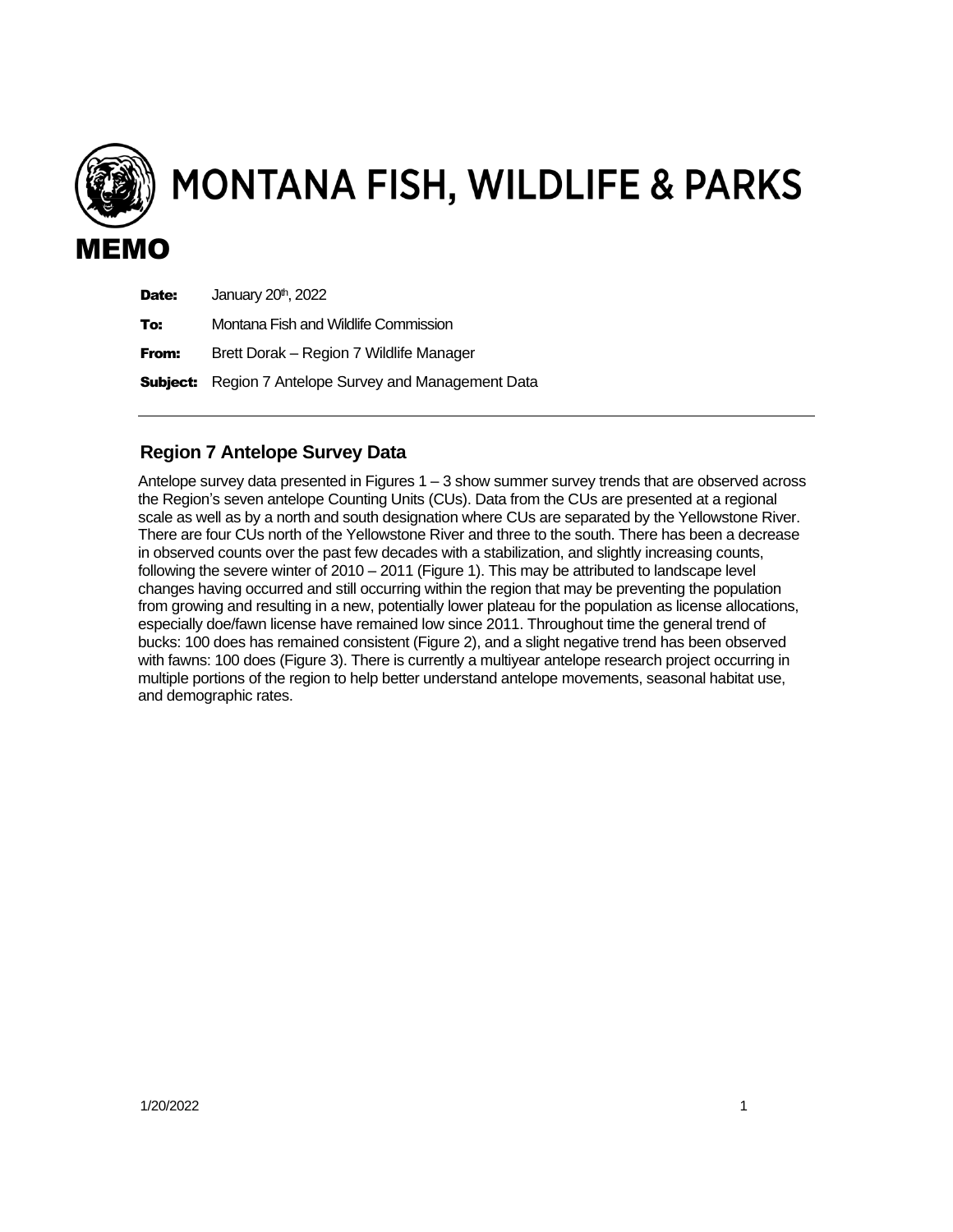

**Figure 1.** Summer antelope trend data for Region 7 from 1994 – 2021 with a separation of counting units (CUs) represented by north and south designation using the Yellowstone River as the divider.



**Figure 2.** Summer antelope bucks: 100 does trend data for Region 7 from 1994 – 2021 with a separation of counting units (CUs) represented by north and south designation using the Yellowstone River as the divider.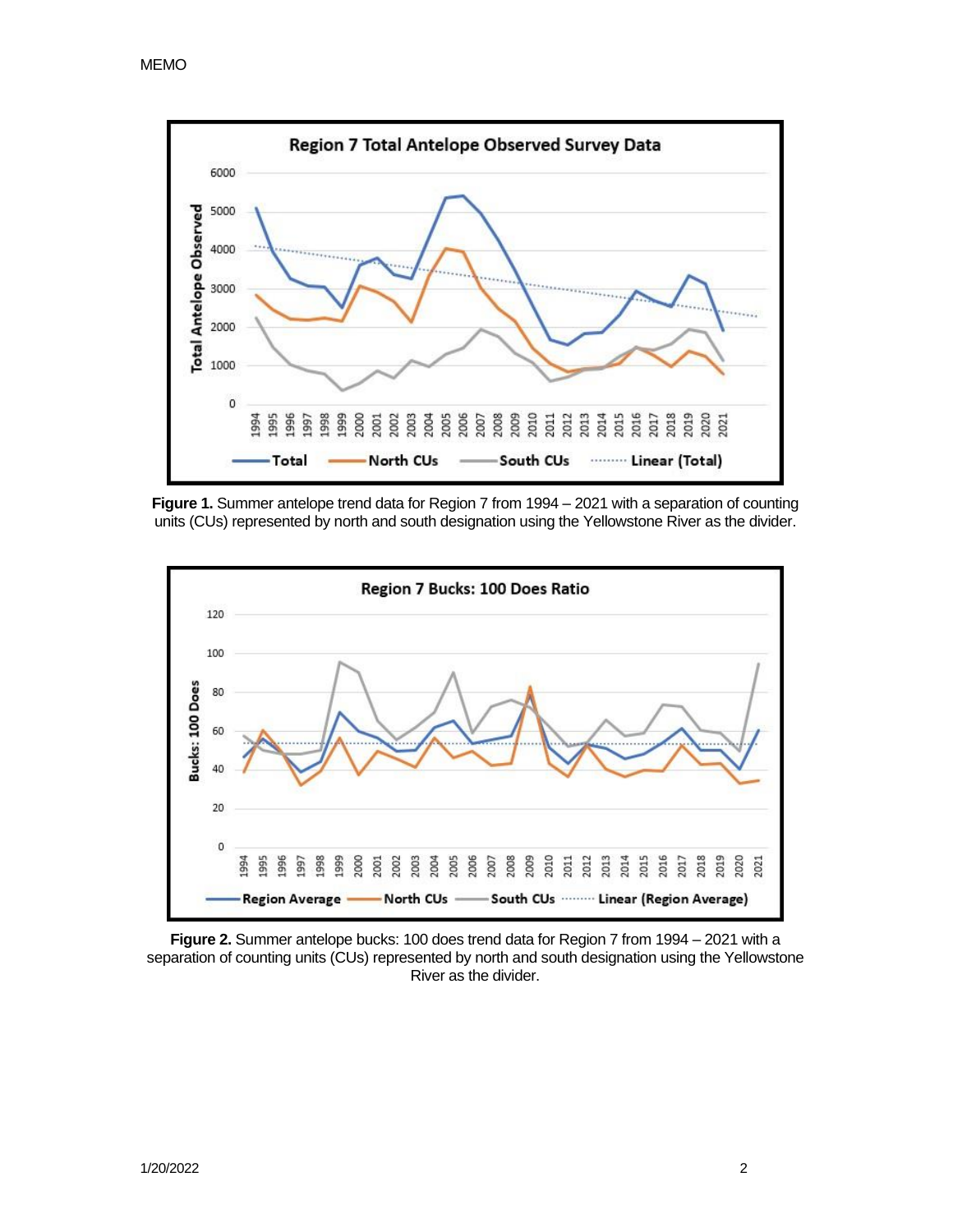



**Figure 3.** Summer antelope fawns: 100 does trend data for Region 7 from 1994 – 2021 with a separation of counting units (CUs) represented by north and south designation using the Yellowstone River as the divider.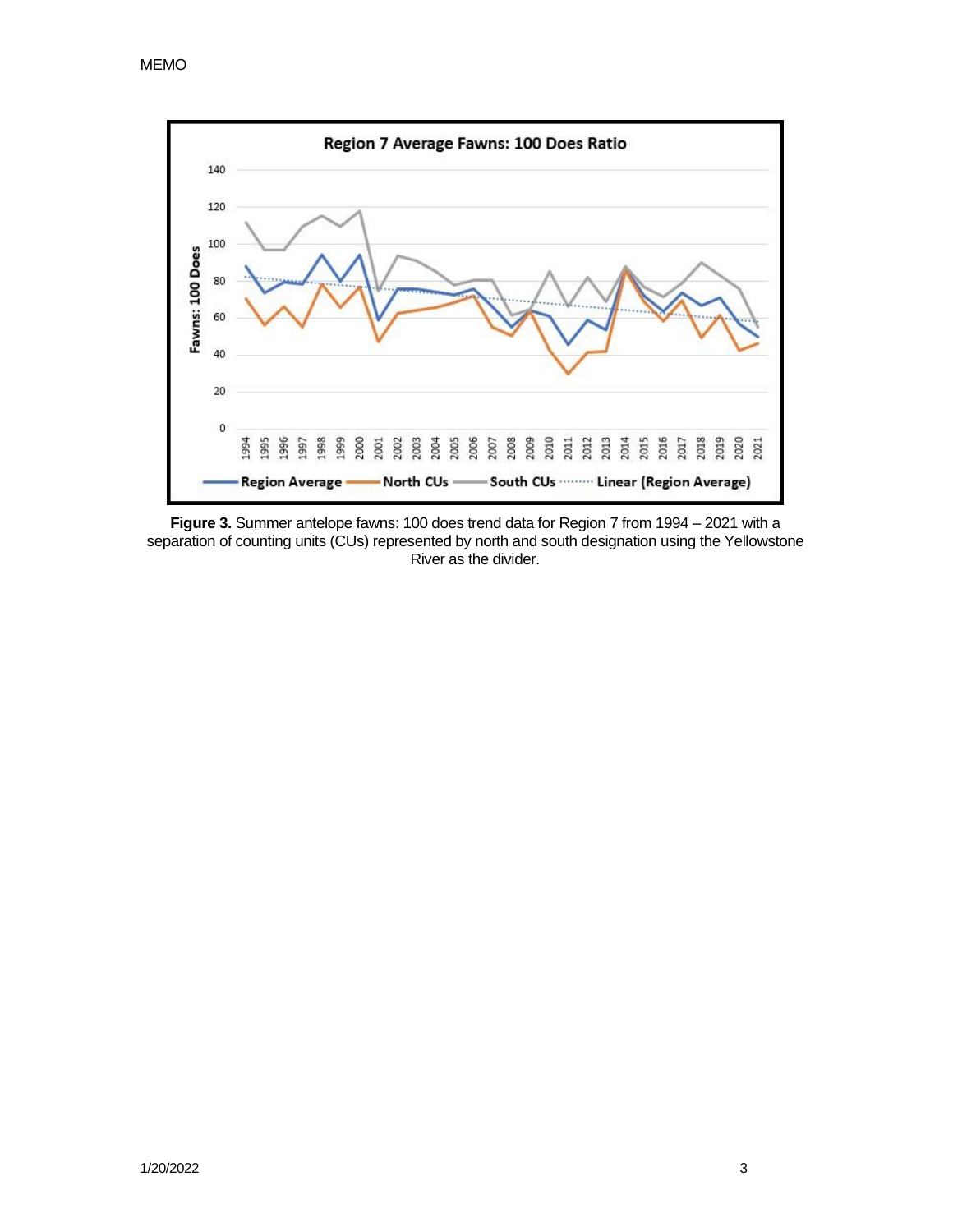## **Region 7 Antelope License and Harvest Data**

Antelope licenses have varied slightly in their naming metrics over the years but have always been managed as a region-wide license. Either-sex and doe/fawn licenses have been adjusted as needed based on total counts and ratios observed within the survey trend data. Figure 4 presents the total amount of either-sex licenses by year along with their associated estimate of harvest based on hunter harvest surveys. Figure 5 presents the total amount of regional doe/fawn licenses (the 799-30 doe/fawn license is excluded due to it only being valid in HDs 704 & 705) by year along with their associated estimate of harvest based on hunter harvest surveys. 2021 has an "\*" as survey data have not been collected at the time of this report. Figure 6 provides a spatial break down of harvest with the north data representing HDs 700, 701, and 703, while the south data represents HDs 702, 704, and 705.



**Figure 4.** Region 7 either-sex license allocations from 2009 – 2021 and the associated harvest for 2009 – 2020 as gathered from hunter harvest surveys.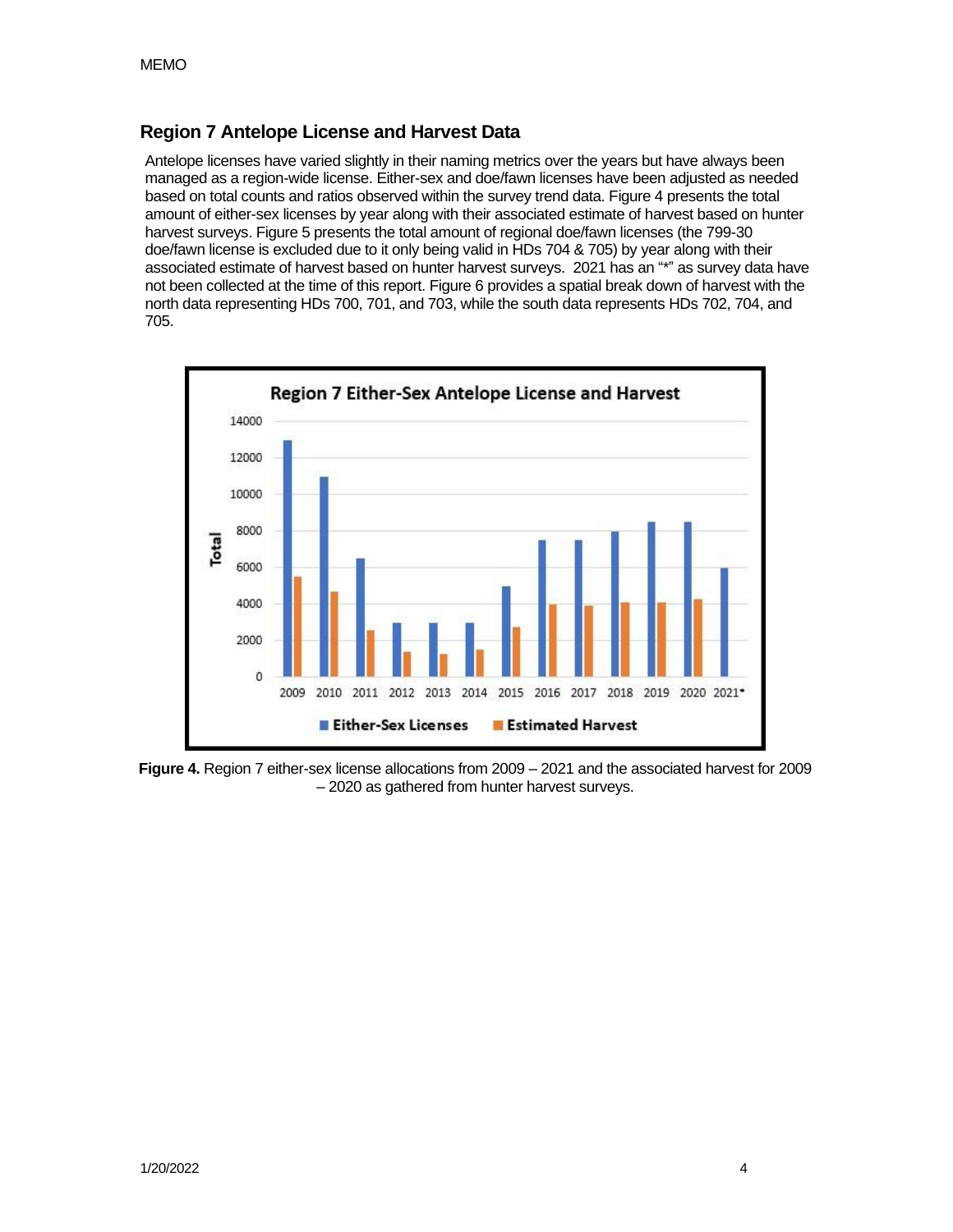

**Figure 5.** Region 7 doe/fawn license allocations from 2009 – 2021 and the associated harvest for 2009 – 2020 as gathered from hunter harvest surveys.



**Figure 6.** Region 7 harvest data broken down to represent harvests in the northern portion of the Region (HDs 700, 701, and 703) and harvests in the southern portion of the Region (HDs 702, 704, and 705) from 2009 – 2021 as gathered from hunter harvest surveys.

## **Region 7 Check Station Data – Antelope**

Antelope data are gathered annually on the opening and closing weekend of antelope season, as well as opener of General deer/elk season, at check stations operated by Region 7 wildlife staff at Ashland, Broadus, Glendive, Hysham, and Mosby. Figures 7 & 8 provide male and female age data at a regional scale while Figures 9 & 10 provide male age data for a comparison of the northern portion of the Region (HDs 700, 701, and 703) and the southern portion of the Region (HDs 702, 704, and 705)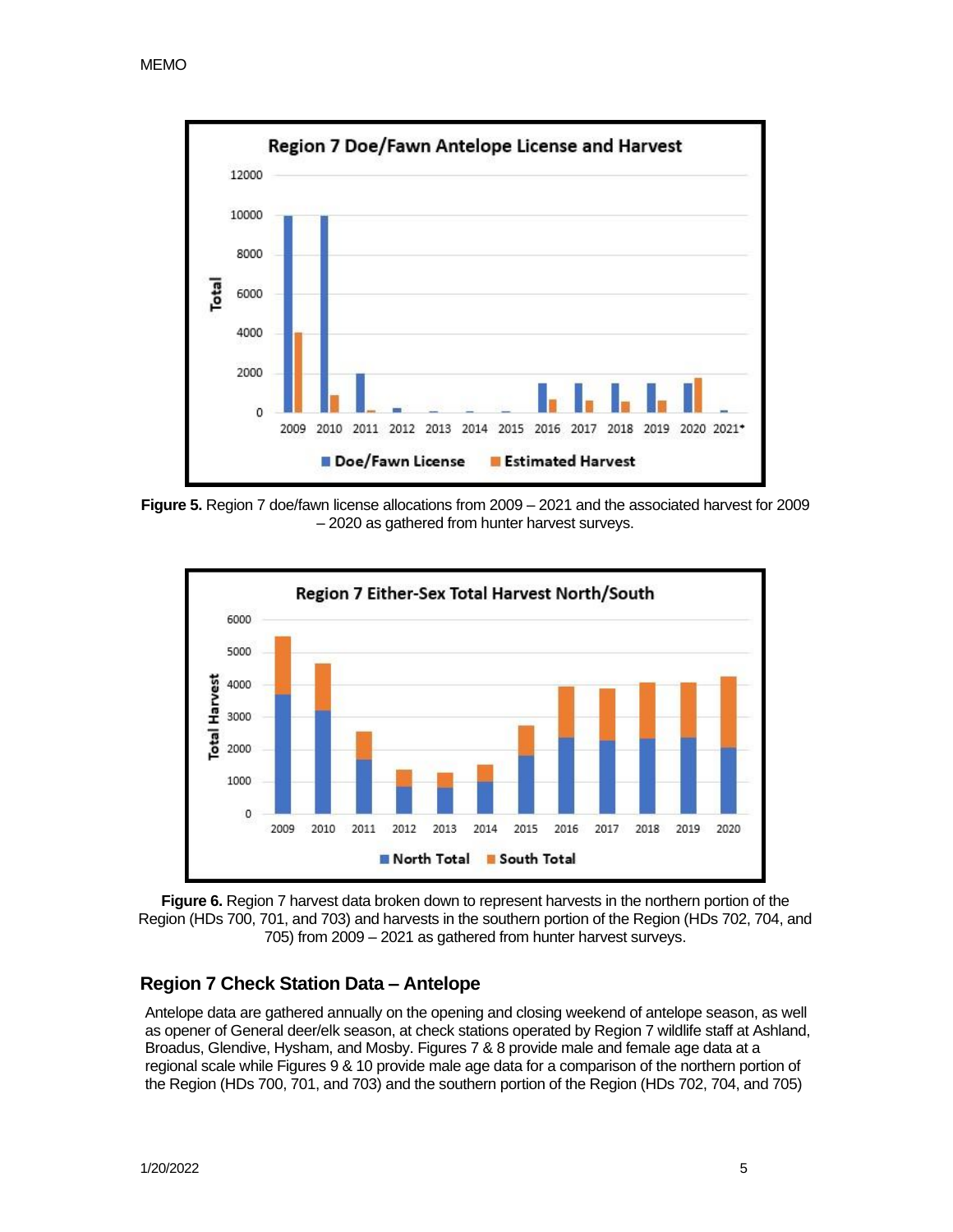

**Figure 7.** Region 7 check station data for the 2021 antelope season displaying estimated age of male antelope.



**Figure 8.** Region 7 check station data for the 2021 antelope season displaying estimated age of female antelope.